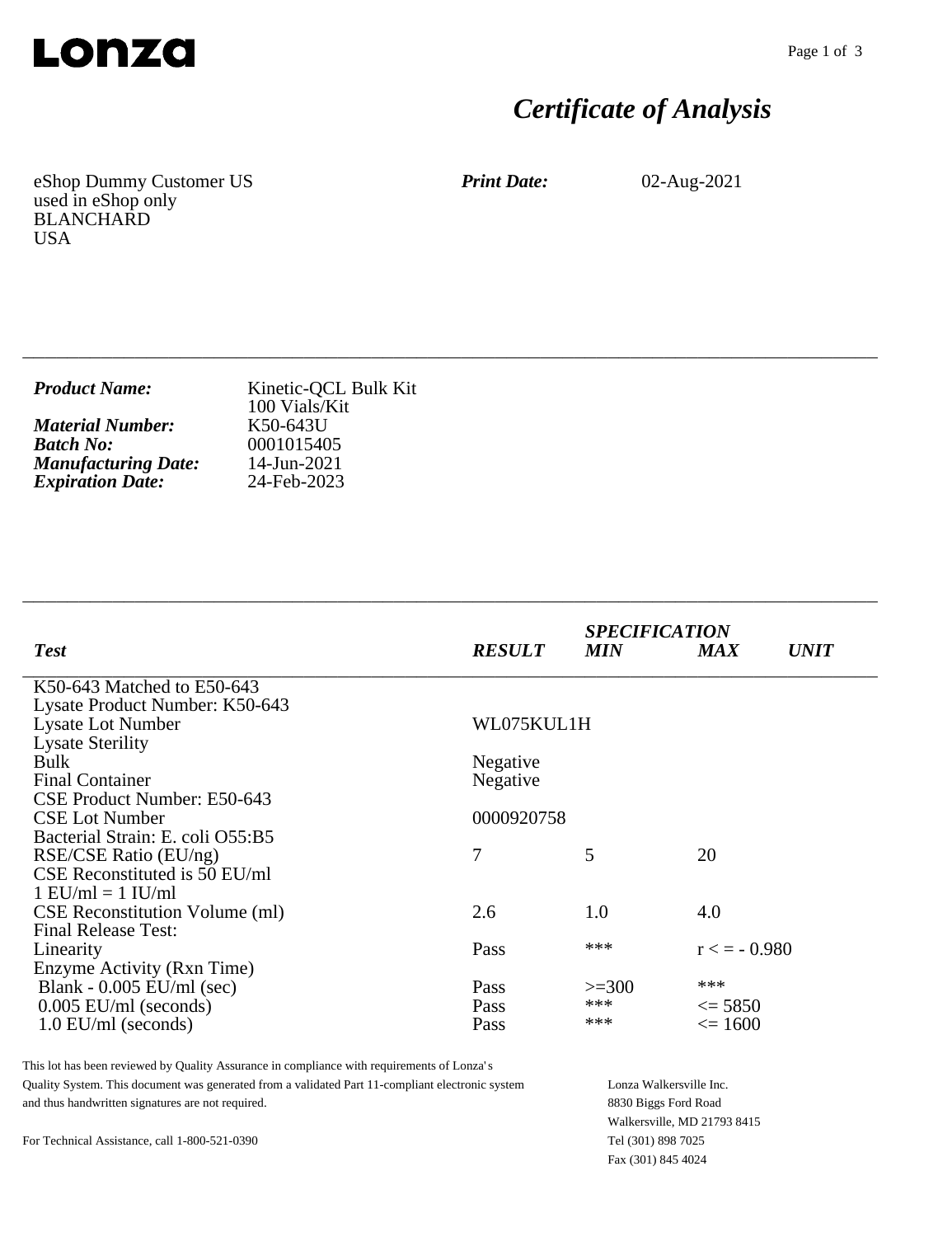

## *Certificate of Analysis*

eShop Dummy Customer US used in eShop only BLANCHARD **USA** 

*Print Date:* 02-Aug-2021

| <b>Product Name:</b>       | Kinetic-QCL Bulk Kit<br>100 Vials/Kit |
|----------------------------|---------------------------------------|
| <b>Material Number:</b>    | K50-643U                              |
| <b>Batch No:</b>           | 0001015405                            |
| <b>Manufacturing Date:</b> | 14-Jun-2021                           |
| <b>Expiration Date:</b>    | 24-Feb-2023                           |

\_\_\_\_\_\_\_\_\_\_\_\_\_\_\_\_\_\_\_\_\_\_\_\_\_\_\_\_\_\_\_\_\_\_\_\_\_\_\_\_\_\_\_\_\_\_\_\_\_\_\_\_\_\_\_\_\_\_\_\_\_\_\_\_\_\_\_\_\_\_\_\_\_\_\_\_

| <b>Test</b>                  | <b>RESULT</b> | <b>SPECIFICATION</b><br><b>MIN</b> | $\boldsymbol{MAX}$ | UNIT |
|------------------------------|---------------|------------------------------------|--------------------|------|
| Coefficient of Variation (%) | Pass          | ***                                | $\leq$ = 10%       |      |

\_\_\_\_\_\_\_\_\_\_\_\_\_\_\_\_\_\_\_\_\_\_\_\_\_\_\_\_\_\_\_\_\_\_\_\_\_\_\_\_\_\_\_\_\_\_\_\_\_\_\_\_\_\_\_\_\_\_\_\_\_\_\_\_\_\_\_\_\_\_\_\_\_\_\_\_

#### **Additional Information:**

The FDA has stated that the use of a Certificate of Analysis exempts a firm from having to perform the RSE/CSE comparison in their own laboratories. However, firms should understand exactly how the LAL manufacturer performs the test. The procedure detailed below represents the test method currently used at Lonza. Duplicate samples from independent endotoxin dilution series are prepared from four (4) separate vials of test CSE. These samples are tested against an endotoxin standard curve prepared from the RSE with the specified lot of LAL reagent. The predicted potency, adjusted for dilution, for each CSE dilution falling within the limits of the RSE standard curve is determined. The overall average potency of all such CSE dilutions is used to determine the reconstitution volume to yield an endotoxin solution containing 50 EU/ml.

The Blank - 0.005 EU/ml result is an average of the vials tested.

This lot has been reviewed by Quality Assurance in compliance with requirements of Lonza's Quality System. This document was generated from a validated Part 11-compliant electronic system and thus handwritten signatures are not required.

Lonza Walkersville Inc. 8830 Biggs Ford Road Walkersville, MD 21793 8415 Tel (301) 898 7025 Fax (301) 845 4024

For Technical Assistance, call 1-800-521-0390